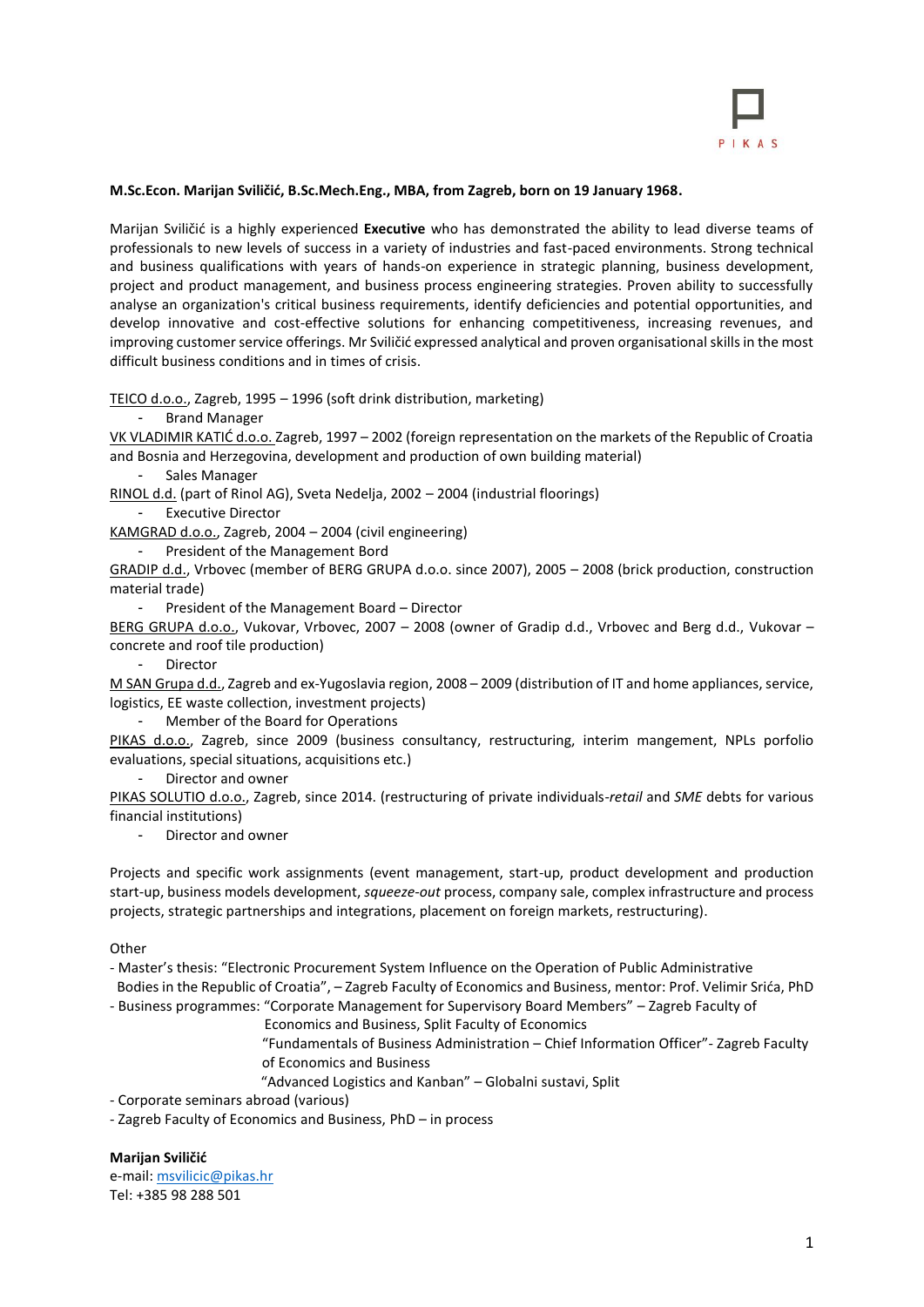### **Tonči Gabrić B.Sc.Econ.**

Tonči is a highly motivated professional with 18 years of experience on the entrepreneurial, executive, managerial and project management level. I have a proven history of successfully defining company direction, managing the execution of operating plans, improvement of business process and achieving goals.

Present experience he collected working in sectors of construction, real-estate development, hospitality/tourism, renewable energy and FMCG industries.

GABRIĆ COMMERCE d.o.o., Split, July 1999 - February 2006 (exclusive representative of mineral water ˝Sarajevski Kiseljak˝® and producing its own line of hygienic products - zig-zag cotton wool and cotton pads meko®, accessories for manicure and pedicure, private label production and branded production on special orders for promotional purposes of big distributors of cosmetic and hygienic products )

**Director** 

MUCIĆ&CO d.o.o., Dugopolje, February 2006 - January 2016. (regional SME construction company ( Croatia, Bosnia&Herzegovina, Serbia, Montenegro) acting as General Contractor on ˝Turnkey˝ basis, mostly on FIDIC contracts shopping centers, office buildings, hotels, industrial, logistic and warehousing facilities. Beside construction business, was active in following the Tourism and Renewable energy part of business – development, financing, execution and operations of hotel and solar power plants).

Chief executive director

Mi GRUPA d.o.o., Beograd, October 2012 – July 2013 ( founding of the company, business development, project contracting and start of business and project operations )

- Board member

LUKA PLOČE GRADNJA d.o.o., Ploče, August 2015 – April 2016 ( special business case assignment – successful presettlement process of the company )

- Board member

DUBROVAČKI ZALASCI SUNCA d.o.o., Dubrovnik, August 2015 – December 2015 ( business development assignment – project development of a beach project in Dubrovnik )

President of the Board

HIDROELEKTRA NISKOGRADNJA d.d., Zagreb, March 2016 - May 2016 ( infrastructure construction company)

- Board member

B.B.G. CONSULTING j.d.o.o., Split, July 2016. - Present ( management consulting, project management and business development services for companies from USA, Austria and Croatia )

- Managing director

#### OTHER ACHIEVEMENTS

- PROJECT MANAGER on behalf of General Contractor on the construction Project ARENA CENTAR Zagreb valued over 100.000.000 EUR. Project was executed in record time schedule of 14 months on the satisfaction of all project participants and on IPMA 2013 World congress was declared Gold Winner according IPMA Model for Project Excellence.
- successfully negotiated SSA and reprograming of loans with 7 banks and their factoring and leasing subsidiaries, followed up by operational restructuring of business operations – MUCIĆ&CO.
- critical project assignment in tight time schedule (reconstruction and conversion of 2.000 m2 office area to 27 hotel rooms with restaurant facilities in 38 days – HOTEL KATARINA 4\* / 180 keys).
- Active participation in M&A process (due diligence, offers, negotiations, company takeover). The M&A process was managed by Deloitte Croatia and Raiffeisen Bank by order of Luka Ploče d.d. as the Principal.
- Certified internal auditor ISO 9001-2008 Bureau Veritas with successfully established Quality Control system.
- fluent in English and Italian language.
- various project for PIKAS d.o.o. (interim management Tehnika d.d., M&A, evaluations)

## **Tonči Gabrić**

e-mail: pikas@pikas.hr Tel: +385 91 2386 035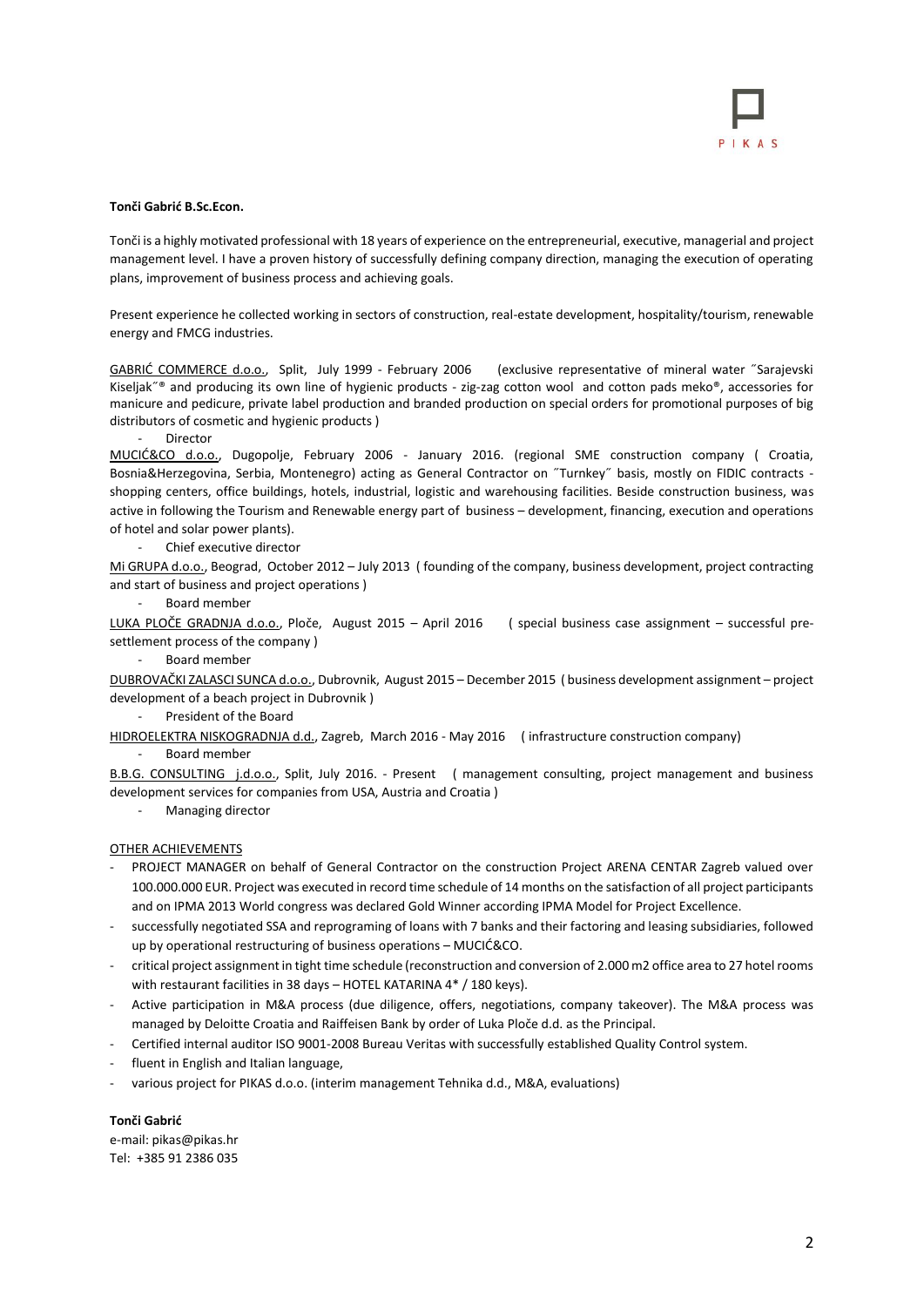

## **Silvio Galić, B.Sc.Econ. from Zagreb, born on 20 December 1959.**

Silvio Galić has many years of experience in leadership and the management of some of the most complex business cases in small and medium enterprises. His analytical and strategic planning qualities and the ability to implement demanding steps and business measures make Mr Galić a top professional in the area of *turnaround* management. He specialises in finance and controlling with general management. He has achieved results and possesses knowledge in the area of financial (banking) and food industry, distribution and production of various product groups, takeover and acquisition of companies, etc.

PRIVREDNA BANKA ZAGREB d.d., March 1985 to December 1994 (commercial banking)

- Gradual advancement from the position of key account manager to a managing position
- Assistant Administrative Director

RAIFFEISENBANK AUSTRIA d.d. Zagreb, January 1995 to December 1996 (commercial banking)

- Legal Entity Business Administration Director

MAGMA d.d. Zagreb, January 1997 to December 1998 (consumer goods wholesale and retail – food, clothes and footwear, sports equipment, toys)

- Financial Manager, Management Board member and Financial Officer EUROPAPRESS HOLDING d.o.o. Zagreb, January 1999 to May 2000 (publishing – daily newspapers (Jutarnji list), weekly newspapers and other magazines (Globus, Gloria, Auto-klub, Arena, Playboy, Cosmopolitan etc.)

- Financial and Controlling Manager

Automehanika d.d. Zagreb, June 2000 to April 2001 (representation, sales and post-sales services for passenger and cargo vehicles – Citroen, Peugeot, Volvo, Iveco, Renault; MOT testing station; transport of passengers and goods; commercial vehicle service as part of a wider service programme)

- TM Group Financial Manager and Management Board member

KOESTLIN d.d. Bjelovar, May 2001 to May 2002 (production and sale of confectionery products)

- President of the Management Bord

SLJEME d.d. Zagreb, June 2002 to May 2003 (production and sale of meat products – fresh meat and meat products (semi-durable and durable meat products))

President of the Management Bord

KAROLINA d.o.o. Osijek, June 2003 to November 2006 (member of the LURA Group) (production and sale of confectionery products)

President of the Management Bord

EUROBEV d.o.o. Zagreb, December 2006 to November 2007 (member of the LURA Group) (production and sale of soft drinks – juices, sodas; the company was established by the separation of the Beverages Division from Lura d.d. in May 2006)

- Company Director

LIPA MILL d.d. Zagreb, December 2007 to January 2009 (production and sale of office and school supplies)

Company Director

Working on projects and specific assignments (start-ups, acquisitions and takeovers, company sales, capital increases, strategic partnerships)

Other – specialist postgraduate study course "International Finance, Financial Markets and Banking", all but the master's thesis, under the mentorship of Ivo Perišin, PhD and Vladimir Leko, PhD

Company: Aramon d.o.o., Zagreb, Ivekovićeva 2 (established in January 2009)

**Silvio Galić** E-mail: pikas@pikas.hr Tel: 098 485 897